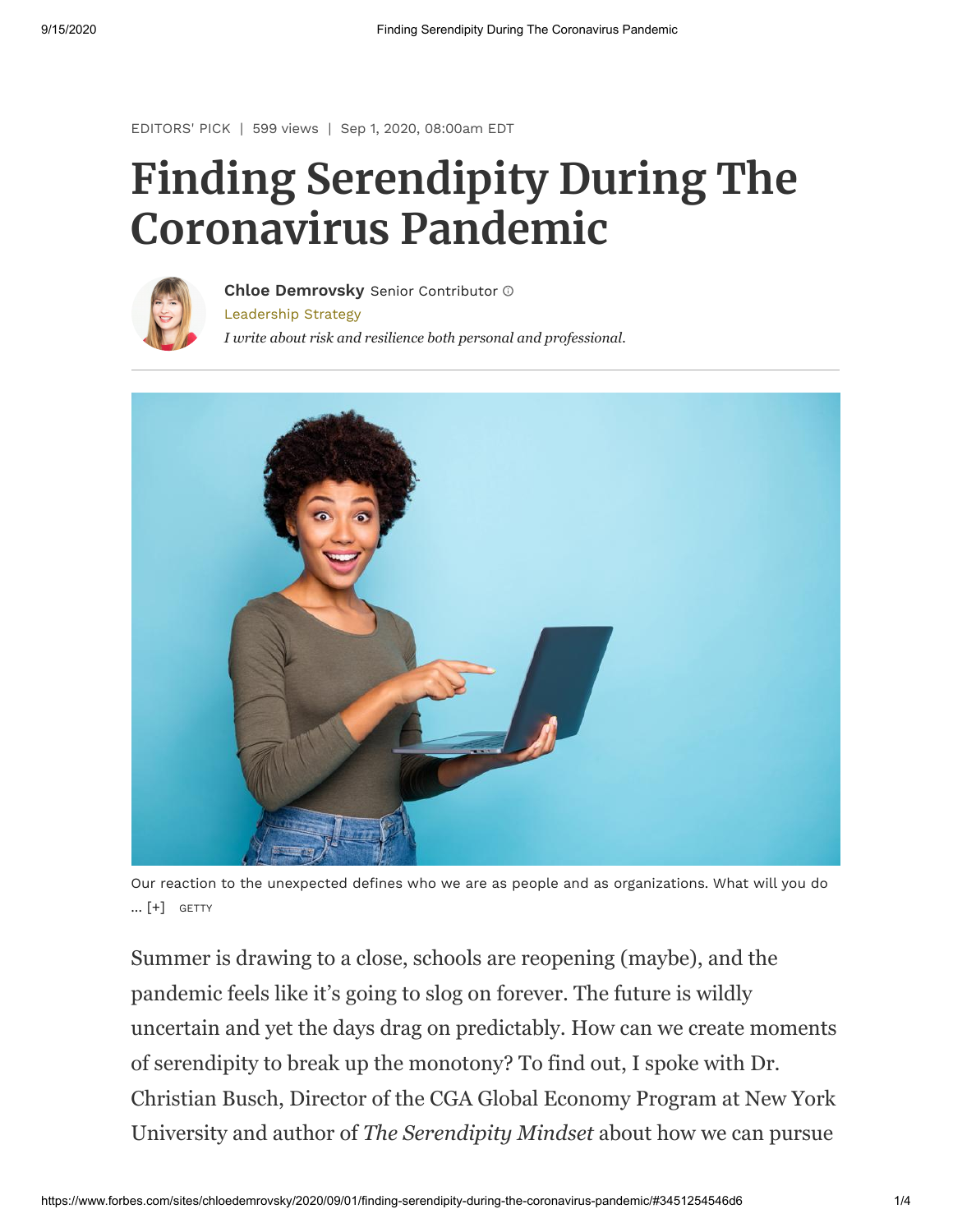moments of serendipity or "smart luck". I hope that his words bring you some optimism and inspiration.

"Applying a serendipity mindset allows us to let go of the old illusion of control," says Busch, "and instead helps us to turn the unexpected from a threat into a potential ally." Letting go of expectations is important during a difficult time for so many people and businesses. The positive side of releasing ourselves from the track we thought we were on is that it leaves room for something new to take shape. By keeping an open mind and paying attention to the signals around us, we "build a muscle for the unexpected, which becomes key to survival and resilience in times of great uncertainty," says Busch, adding that the most successful leaders and organizations "actively encourage and instill procedures that improve their ability to navigate the unknown – and cultivate serendipity." We can still find success —it just might look different from what we envisioned prior to the pandemic.

Moments of crisis shape who we are. "Periods of crisis bring out the best or the worst in people – and often separate real leaders from the rest", adds Busch. Leaders are under more scrutiny than ever to show a way forward with hope and courage. Building a culture of resilience and openness is a great way to do that, because crises like the Covid-19 pandemic "can be a great opportunity to really commit to one's values and hone a truly meaningful corporate culture."

We saw this reaffirmed commitment to values after Hurricane Maria hit Puerto Rico in 2017 and [Best Buy was forced to make difficult choices](https://www.startribune.com/best-buy-spends-750-000-helping-puerto-rico-employees-after-hurricane/464844203/). Ultimately, they chose to support their customers and the community above short-term profitability. They continued payroll while stores were closed, chartered planes to evacuate employees to the mainland, and flew in supplies. Best Buy emerged from the storm stronger than ever and with renewed loyalty from customers and employees. It is our reaction to the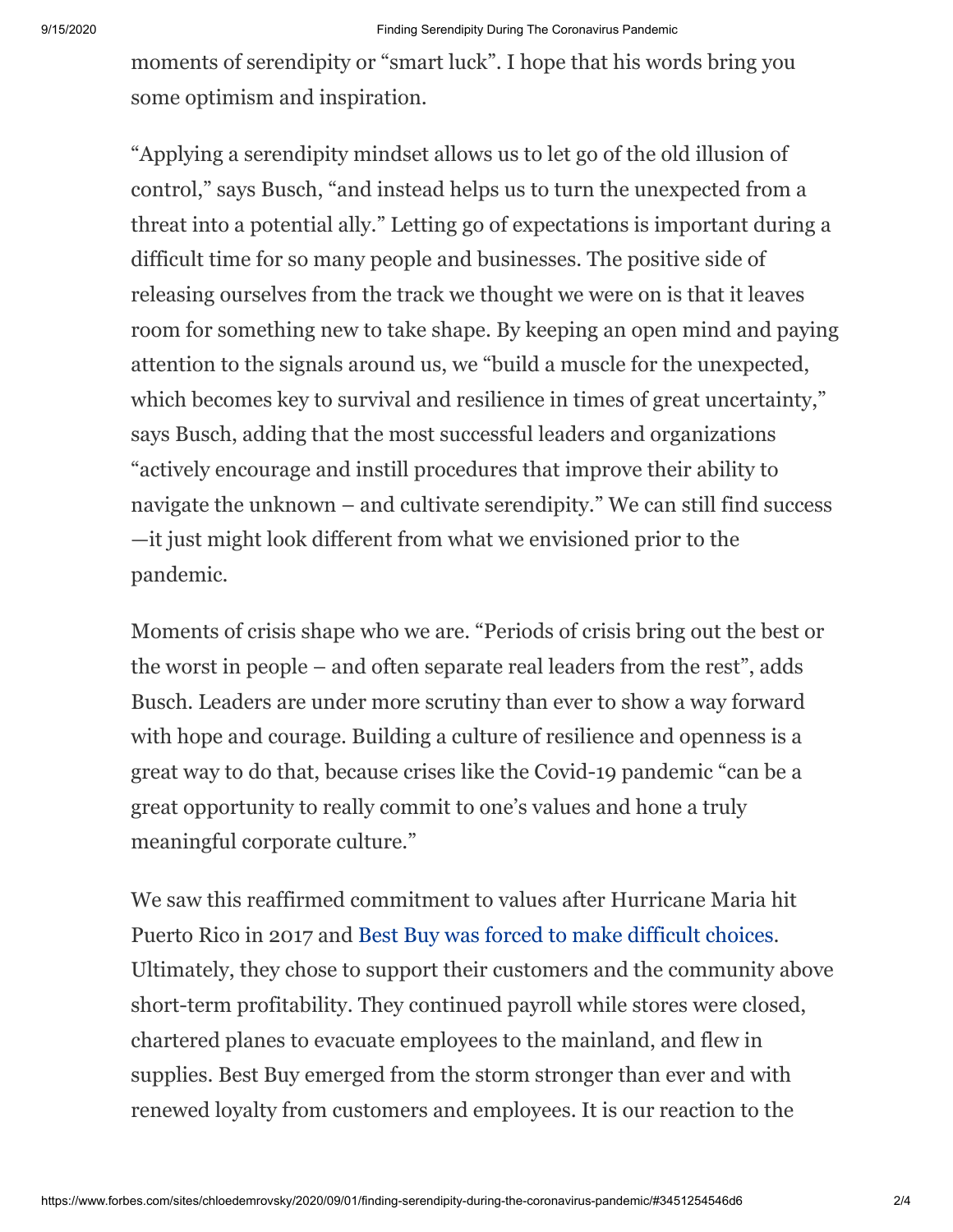unexpected that ultimately defines who we are as people and as organizations.

When under duress, how can we focus our minds to remain open to the unexpected and flexible to change? Reframing is a valuable skill that can help us get there. Simply put, it is about seeing "an opportunity where others see a problem," continues Busch. "When we look at the world less in terms of resource needs, and more in terms of creative solutions to problems we have, perceived liabilities can become assets, and the situation is reframed from one of passivity and powerlessness to one of activity and opportunity." That leaves open the possibility for serendipity even under resource constraints, inspiring distillers to make hand sanitizer and fashion companies to sew personal protective equipment and masks. We can rise to the challenge at hand and approach it creatively. Leadership is about modeling this behavior.

The pandemic is a unique kind of crisis in that it forces us to stay apart, which reduces the chance to model culture and the kinds of interactions that usually spark creativity. The remote workplace may feel more suited to executing tasks than inspiring new ideas. That's why it is important to approach these virtual interactions with intention. Busch recommends "setting hooks" by "giving people potential dots to connect with." When a colleague or customer asks how you are doing, avoid just saying that you are fine and moving to the business at hand, but rather provide them with some potential touchpoints for engagement by including some detail about a project or sharing an idea.

Who knows? These conversations could lead to the next world-changing idea. One thing we know for sure is that Covid-19 will change how we live in innumerable ways. With some mindfulness, we can find serendipity even in this most challenging of times by reframing "the unexpected away from a threat to an infinite basket of potentiality," as Busch puts it. What can you